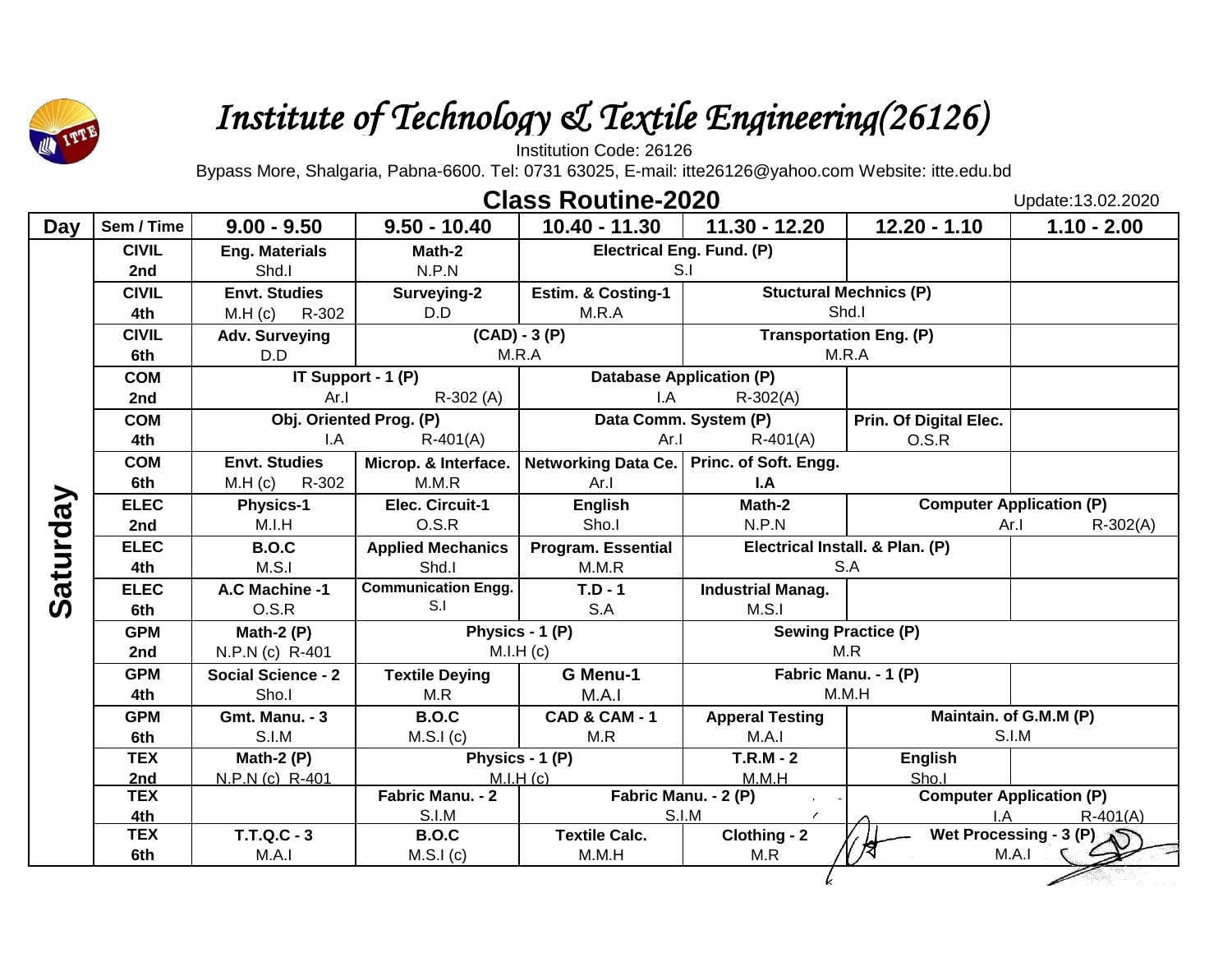$\sim 100$ 

 $\label{eq:2.1} \begin{split} \mathcal{L}_{\text{max}}(\mathbf{r}) & = \mathcal{L}_{\text{max}}(\mathbf{r}) \mathcal{L}_{\text{max}}(\mathbf{r}) \mathcal{L}_{\text{max}}(\mathbf{r}) \mathcal{L}_{\text{max}}(\mathbf{r}) \mathcal{L}_{\text{max}}(\mathbf{r}) \mathcal{L}_{\text{max}}(\mathbf{r}) \mathcal{L}_{\text{max}}(\mathbf{r}) \mathcal{L}_{\text{max}}(\mathbf{r}) \mathcal{L}_{\text{max}}(\mathbf{r}) \mathcal{L}_{\text{max}}(\mathbf{r}) \mathcal{L}_{\text{max}}(\mathbf{r})$ 

 $\overline{\phantom{a}}$ 

| <b>Day</b> | Sem / Time   | $9.00 - 9.50$                | $9.50 - 10.40$             | 10.40 - 11.30                               | $11.30 - 12.20$            | $12.20 - 1.10$     | $1.10 - 2.00$                 |
|------------|--------------|------------------------------|----------------------------|---------------------------------------------|----------------------------|--------------------|-------------------------------|
|            | <b>CIVIL</b> | <b>Electrical Eng. Fund.</b> | <b>Physics - 2</b>         | Civil Engg. Material (P)                    |                            |                    |                               |
|            | 2nd          | S.I                          | M.I.H                      | Shd.I                                       |                            |                    |                               |
|            | <b>CIVIL</b> | <b>Struc. Mechanics</b>      |                            | $(CAD) - 2(P)$<br><b>Geotechnical Engg.</b> |                            |                    |                               |
|            | 4th          | Shd.I                        |                            | M.R.A                                       | D.D                        |                    |                               |
|            | <b>CIVIL</b> | Ind. Management              |                            | Civil Engg. Software (P)                    | <b>Transportation Eng.</b> |                    | Design of Struc. (P)          |
|            | 6th          | M.S.I (c) R-202              |                            | D.D                                         | M.R.A                      | Shd.I              |                               |
|            | <b>COM</b>   |                              | Graphics Design - 1 (P)    | Math-2                                      | <b>Analog Electronics</b>  |                    | <b>Analog Electronics (P)</b> |
|            | 2nd          | M.M.R                        | $R - 302(A)$               | N.P.N                                       | S.I                        |                    | S.I                           |
|            | <b>COM</b>   |                              | <b>Web Development (P)</b> | Data Comm. System                           | Data Struc. Alg.           |                    | Comp. Peripherals (P)         |
|            | 4th          | $\mathsf{I}.\mathsf{A}$      | $R-401(A)$                 | Ar.I                                        | M.M.R                      | Ar.I               | $R - 302(A)$                  |
|            | <b>COM</b>   | Ind. Management              | <b>Networking Data Ce.</b> | Database Manag. System (P)                  |                            | Data.Manag. System |                               |
|            | 6th          | M.S.I (c) R-202              | Ar.I                       | I.A                                         | $R - 302(A)$               | I.A                |                               |
|            | <b>ELEC</b>  | <b>English</b>               | <b>Bangla</b>              | <b>Electrical Appliences</b>                | Math-2                     | Physics - 1 (P)    |                               |
|            | 2nd          | Sho.I                        | Sho.I                      | S.I                                         | N.P.N                      |                    | M.I.H                         |
|            | <b>ELEC</b>  | <b>Industrial Elec.</b>      | <b>Applied Mechanics</b>   | <b>D.C Machine</b>                          |                            |                    |                               |
|            | 4th          | S.A                          | Shd.I                      | O.S.R                                       |                            |                    |                               |
| Sunday     | <b>ELEC</b>  | PLC & Microcont.             | <b>E.E. Masurement</b>     | $\overline{T.D} - 1 (P)$                    |                            |                    |                               |
|            | 6th          | O.S.R                        | S.A                        | S.A                                         |                            |                    |                               |
|            | <b>GPM</b>   | <b>Physics-1</b>             | Math - $2$                 | <b>English</b>                              |                            |                    |                               |
|            | 2nd          | M.I.H (c) R-401              | N.P.N (c) R-401            | Sho.I                                       |                            |                    |                               |
|            | <b>GPM</b>   | Fabric Manu. - 1             | <b>T.T.Q.C</b>             | <b>Computer Application (P)</b>             |                            |                    | T.T.Q.C(P)                    |
|            | 4th          | M.M.H                        | M.A.I                      | Ar.I                                        | $R-401(A)$                 |                    | M.A.I                         |
|            | <b>GPM</b>   | <b>Envt. Management</b>      | Maintain. of G.M.M         | Garm. P.P. & C.                             |                            |                    |                               |
|            | 6th          | M.H (c)<br>R-301             | S.I.M                      | M.R                                         |                            |                    |                               |
|            | <b>TEX</b>   | <b>Physics-1</b>             | Math - 2                   | $G.T.P - 2$                                 | <b>Social Science - 1</b>  |                    | $G.T.P - 2(P)$                |
|            | 2nd          | M.I.H (c) R-401              | N.P.N (c) R-401            | S.I.M                                       | Sho.I                      |                    | S.I.M                         |
|            | <b>TEX</b>   | <b>Envt. Management</b>      | <b>T.T.Q.C - 1</b>         | <b>Wet Processing-1</b>                     |                            | Yarn Manu. - 2     |                               |
|            | 4th          | M.H (c)<br>R-301             | M.R                        | M.M.H                                       |                            | M.A.I              |                               |
|            | <b>TEX</b>   | <b>Fabric Structure - 2</b>  | <b>Industrial Manag.</b>   | <b>Wet Processing-3</b>                     | Clothing - 2 (P)           |                    |                               |
|            | 6th          | S.I.M                        | M.S.1                      | M.A.I                                       |                            | M.R                |                               |
|            |              |                              |                            |                                             |                            |                    |                               |
|            |              |                              |                            |                                             |                            |                    |                               |
|            |              |                              |                            |                                             |                            |                    |                               |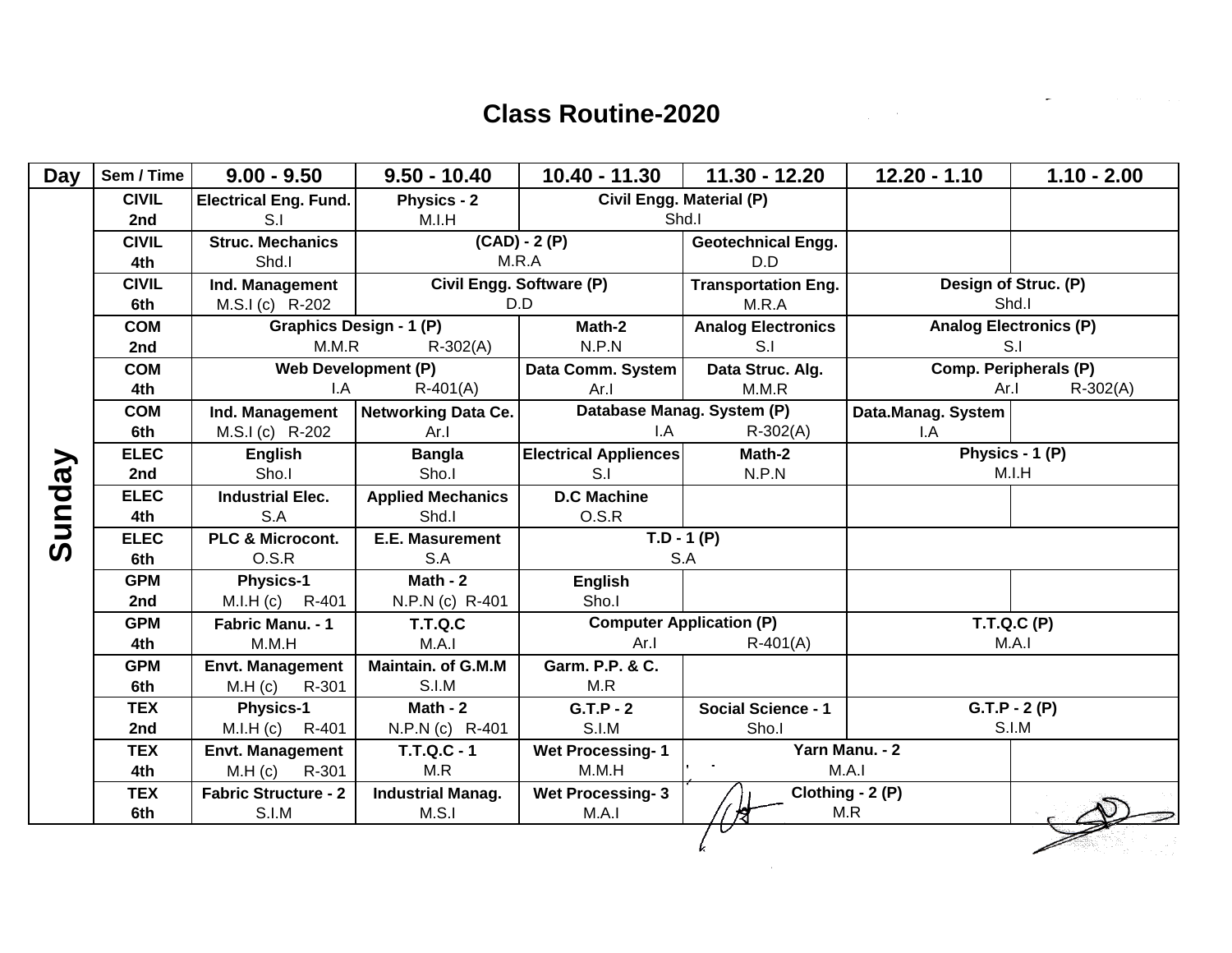| <b>Day</b> | Sem / Time        | $9.00 - 9.50$            | $9.50 - 10.40$                                | 10.40 - 11.30                 | 11.30 - 12.20                      | $12.20 - 1.10$                  | $1.10 - 2.00$                 |
|------------|-------------------|--------------------------|-----------------------------------------------|-------------------------------|------------------------------------|---------------------------------|-------------------------------|
|            | <b>CIVIL</b>      | Commu. English           | <b>Eng. Materials</b>                         | Math-2                        |                                    | Physics - 2 (P)                 |                               |
|            | 2nd               | M.H (c) R-402            | Shd.I                                         | N.P.N                         | M.I.H                              |                                 |                               |
|            | <b>CIVIL</b>      |                          | Estim. & Costing-1 (P)                        | <b>B.O.C</b>                  |                                    | Surveying-2 (P)                 |                               |
|            | 4th               | M.R.A                    |                                               | R-302<br>M.S.I(c)             | D.D                                |                                 |                               |
|            | <b>CIVIL</b>      | <b>Foundation Engg.</b>  | Adv. Surveying (P)                            |                               | $(CAD)-3$                          |                                 |                               |
|            | 6th               | Shd.I                    | D.D                                           |                               | M.R.A                              |                                 |                               |
|            | <b>COM</b>        | Commu. English           | <b>Physics - 2</b>                            |                               | <b>Database Application (P)</b>    |                                 |                               |
|            | 2nd               | M.H (c) R-402            | M.I.H                                         |                               | $I.A R-401(A)$                     |                                 |                               |
|            | <b>COM</b>        | <b>Comp. Peripherals</b> | Obj. Oriented Prog.                           | <b>B.O.C</b>                  | Data Struc. Alg.                   | Prin. Of Digital Elec.          |                               |
|            | 4th               | Ar.1                     | I.A                                           | $M.S.I(c)$ R-302              | M.M.R                              | O.S.R                           |                               |
|            | <b>COM</b>        |                          | Microcontrl. App. (P)                         | Microp. & Interface.          | Princ. of Soft. Engg.              |                                 |                               |
|            | 6th               | Ar.I                     | $R - 302(A)$                                  | M.M.R                         | I.A                                |                                 |                               |
|            | <b>ELEC</b>       | <b>Physics-1</b>         | Math-2                                        | Elec. Circuit-1               | <b>English</b>                     | <b>Computer Application (P)</b> |                               |
|            | 2nd               | M.I.H                    | N.P.N                                         | O.S.R                         | Sho.I                              | Ar.I<br>$R-401(A)$              |                               |
|            | <b>ELEC</b>       | <b>B.O.C</b>             | Electric. Ins. & Plan.                        |                               | <b>Applied Mechanics (P)</b>       |                                 | Program. Essential (P)        |
| Vonday     | 4th               | M.S.I                    | S.A                                           |                               | Shd.I                              | M.M.R<br>$R-302(A)$             |                               |
|            | <b>ELEC</b>       | A.C Machine -1           | <b>Communication Eng.</b>                     | $T.D - 1$                     | E.E. Masurement (P)                |                                 |                               |
|            | 6th               | O.S.R                    | S.I                                           | S.A                           |                                    | S.A                             |                               |
|            | <b>GPM</b>        | $T.R.M - 1$              | <b>Sewing Practice</b>                        | English - 2                   | <b>Basic Workshop Practice (P)</b> |                                 |                               |
|            | 2nd               | M.M.H                    | M.R                                           | Sho.I                         | M.R.A                              |                                 |                               |
|            | <b>GPM</b>        | Basic G.P & M            | <b>Social Science - 2</b>                     | <b>Textile Deying</b>         | <b>Textile Deying (P)</b>          |                                 |                               |
|            | 4th               | S.I.M                    | Sho.I                                         | M.R                           | M.R                                |                                 |                               |
|            | <b>GPM</b>        | <b>Apperal Testing</b>   | <b>B.O.C</b>                                  | <b>Gmt. Manu. - 3</b>         | <b>CAD &amp; CAM - 1</b>           |                                 | CAD & CAM - 1 (P)             |
|            | 6th               | M.A.I                    | M.S.I (c) R-201                               | S.I.M                         | M.R                                |                                 | M.R                           |
|            | <b>TEX</b><br>2nd | English - 1              | $G.T.P - 2$                                   | <b>Basic Electricity</b>      | $T.R.M - 2$                        |                                 |                               |
|            |                   | Sho.I                    | S.I.M                                         | S.I                           | M.M.H                              |                                 |                               |
|            | <b>TEX</b><br>4th | I.A                      | <b>Computer Application (P)</b><br>$R-401(A)$ | Yarn Manu. - 2<br>M.A.I       | Fabric Manu. - 2<br>S.I.M          |                                 | Fabric Manu. - 2 (P)<br>S.I.M |
|            |                   |                          |                                               |                               |                                    |                                 | $\overline{T.T}.Q.C - 3(P)$   |
|            | <b>TEX</b><br>6th | Clothing - 2<br>M.R      | <b>B.O.C</b>                                  | <b>Textile Calc.</b><br>M.M.H | T.T.Q.C - 3 /<br>M.A.I             |                                 | M.A.I                         |
|            |                   |                          | M.S.I (c) R-201                               |                               |                                    |                                 |                               |
|            |                   |                          |                                               |                               |                                    |                                 |                               |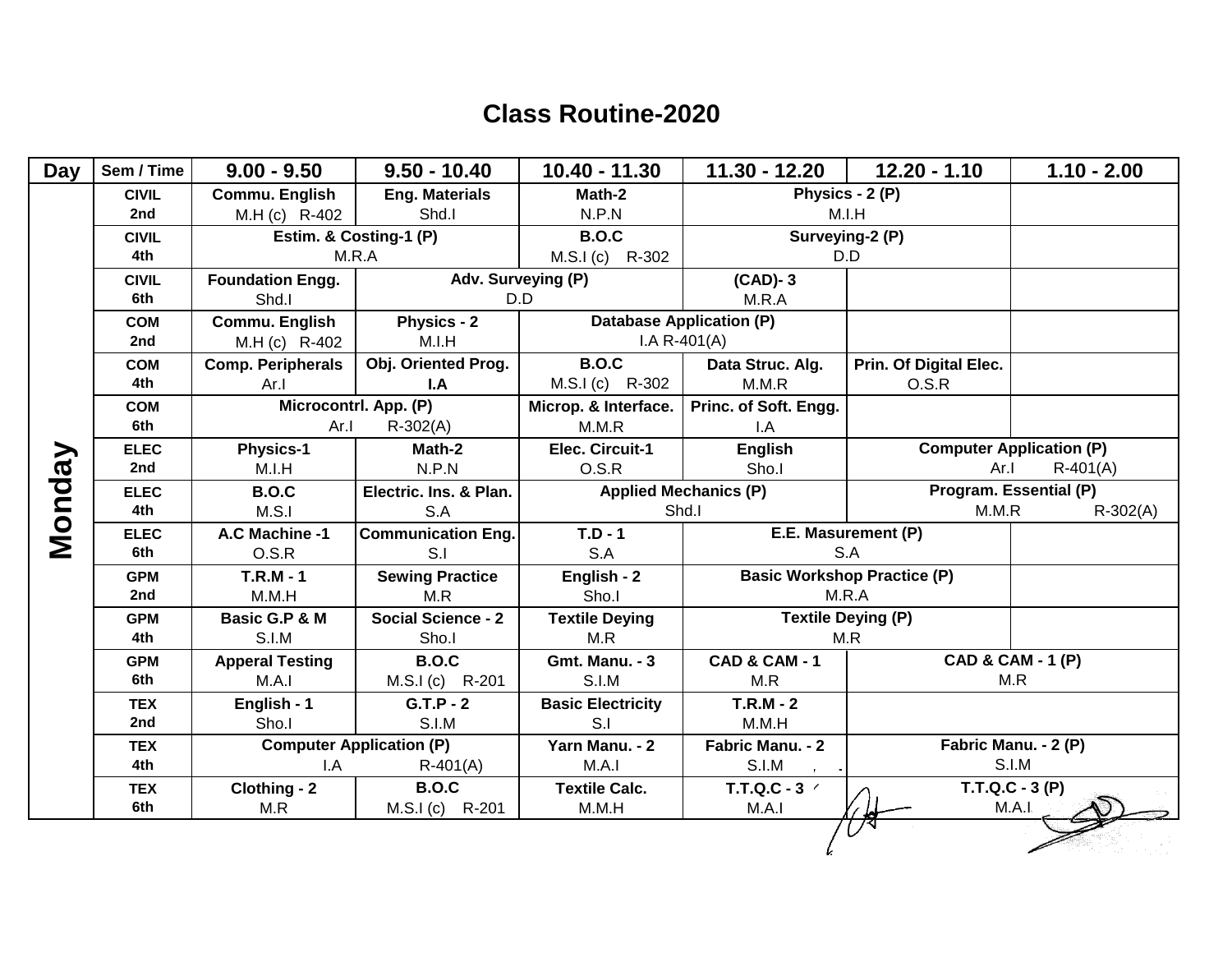$\sim$ 

| <b>Day</b> | Sem / Time        | $9.00 - 9.50$                    | $9.50 - 10.40$                    | 10.40 - 11.30                        | $11.30 - 12.20$                      | $12.20 - 1.10$ | $1.10 - 2.00$              |
|------------|-------------------|----------------------------------|-----------------------------------|--------------------------------------|--------------------------------------|----------------|----------------------------|
|            | <b>CIVIL</b>      | <b>Physics - 2</b>               | Phys. Edu. & LSD (P)              |                                      | <b>Electrical Eng. Fund.</b>         |                |                            |
|            | 2nd               | M.I.H                            |                                   | M.R.A                                | S.I                                  |                |                            |
|            | <b>CIVIL</b>      | <b>Envt. Studies</b>             | <b>Geotechnical Engg. (P)</b>     |                                      | <b>Struc. Mechanics</b>              | $CAD - 2$      |                            |
|            | 4th               | M.H (c) R-302                    |                                   | D.D                                  | Shd.I                                | M.R.A          |                            |
|            | <b>CIVIL</b>      | <b>Foundation Engg. (P)</b>      |                                   | Design of Struc.                     | Ind. Management                      |                |                            |
|            | 6th               | Shd.I                            |                                   | Shd.I                                | M.S.I (c) R-202                      |                |                            |
|            | <b>COM</b>        |                                  | <b>Analog Electronics</b>         | Physics - 2                          | Math-2                               |                | Graphics Design - 1 (P)    |
|            | 2nd               |                                  | S <sub>1</sub>                    | M.I.H                                | N.P.N                                | M.M.R          | $R-401(A)$                 |
|            | <b>COM</b>        | Prin. Of Digital Elec. (P)       |                                   | Data Struc. Alg.                     | Data Comm. System                    |                | <b>Web Development (P)</b> |
|            | 4th               | O.S.R                            |                                   | M.M.R                                | Ar.1                                 | I.A            | $R - 302(A)$               |
|            | <b>COM</b>        | <b>Envt. Studies</b>             |                                   | Princ. of Soft. Engg. (P)            | Ind. Management                      |                |                            |
|            | 6th               | M.H (c) R-302                    | I.A                               | $R-401(A)$                           | M.S.I (c) R-202                      |                |                            |
|            | <b>ELEC</b>       | <b>Electrical Appliences</b>     | <b>Bangla</b>                     |                                      | Bangla (P)                           |                |                            |
|            | 2nd               | S.I                              | Sho.I                             | Sho.I                                |                                      |                |                            |
|            | <b>ELEC</b>       |                                  | <b>Industrial Elec.</b>           | D.C Machine (P)                      |                                      |                |                            |
|            | 4th               |                                  | S.A                               | O.S.R                                |                                      |                |                            |
| Tuesday    | <b>ELEC</b>       | PLC & Microcont. (P)             |                                   | E.E. Masurement - 2                  |                                      |                |                            |
|            | 6th               | $R - 302(A)$<br>I.A              |                                   | S.A                                  |                                      |                |                            |
|            | <b>GPM</b>        | Phys. Edu. & LSD                 | <b>Physics-1</b>                  | Math - $2$                           |                                      |                |                            |
|            | 2nd               | M.R.A                            | M.I.H (c) R-401                   | N.P.N (c) R-401                      |                                      |                |                            |
|            | <b>GPM</b>        | Fabric Manu. - 1                 | <b>T.T.Q.C</b>                    | <b>Computer Application - 2 (P)</b>  |                                      | Basic G.P & M  |                            |
|            | 4th               | M.M.H                            | M.A.I                             | Ar.                                  | $R - 302(A)$                         | <b>S.I.M</b>   |                            |
|            | <b>GPM</b>        | Garm. P.P. & C.                  | <b>G. Manu. - 3</b>               | <b>Apperal Testing</b>               |                                      |                |                            |
|            | 6th               | M.R                              | S.I.M                             | M.A.I                                |                                      |                |                            |
|            | <b>TEX</b>        | <b>Social Science - 1</b>        | <b>Physics-1</b>                  | Math - $2$                           |                                      |                |                            |
|            | 2nd               | Sho.I                            | M.I.H (c) R-401                   | N.P.N (c) R-401                      |                                      |                |                            |
|            | <b>TEX</b><br>4th | <b>Statistics</b>                | <b>T.T.Q.C - 1</b>                | Wet Processing-1.                    | Yarn Manu. - 2                       |                | $T.T.Q.C - 1(P)$           |
|            |                   | N.P.N                            | M.R                               | M.M.H                                | M.A.I                                |                | M.R                        |
|            | <b>TEX</b><br>6th | <b>Wet Processing-3</b><br>M.A.I | <b>Industrial Manag.</b><br>M.S.I | <b>Fabric Structure - 2</b><br>S.I.M | <b>Fabric Structure (P)</b><br>S.I.M |                |                            |
|            |                   |                                  |                                   |                                      |                                      |                |                            |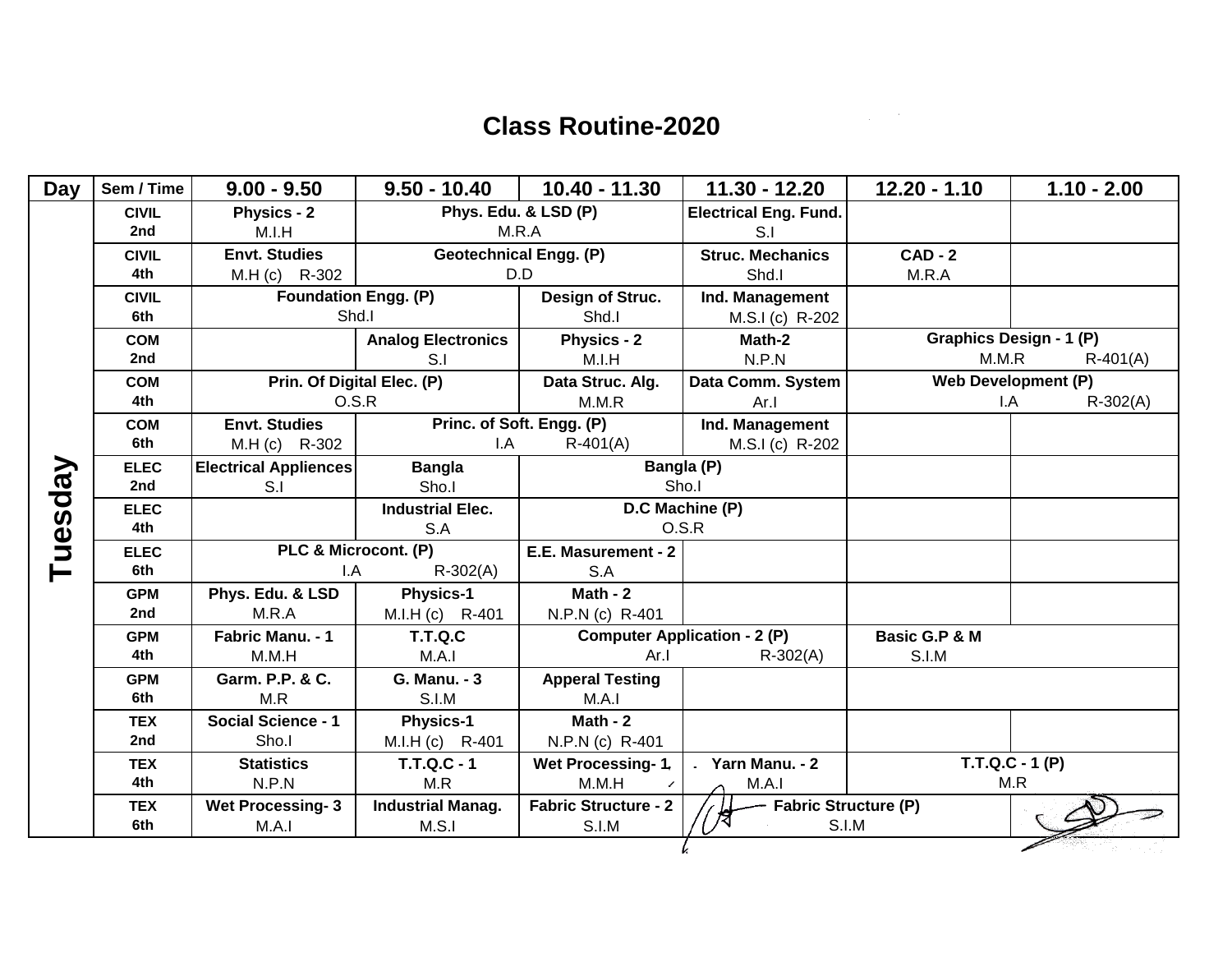$\label{eq:2.1} \frac{1}{\sqrt{2}}\int_{\mathbb{R}^3}\frac{1}{\sqrt{2}}\left(\frac{1}{\sqrt{2}}\right)^2\frac{1}{\sqrt{2}}\left(\frac{1}{\sqrt{2}}\right)^2\frac{1}{\sqrt{2}}\left(\frac{1}{\sqrt{2}}\right)^2\frac{1}{\sqrt{2}}\left(\frac{1}{\sqrt{2}}\right)^2.$ 

| <b>Computer Application (P)</b><br>Math-2 $(P)$<br><b>CIVIL</b><br>2nd<br>N.P.N<br>$R-401(A)$<br>I.A<br><b>B.O.C</b><br>Surveying-2<br><b>Estim. &amp; Costing-1</b><br><b>CIVIL</b><br>4th<br>D.D<br>M.S.I (c) R-302<br>M.R.A<br>$(CAD) - 3(P)$<br><b>CIVIL</b><br>Adv. Surveying<br><b>Foundation Engg.</b><br>6th<br>M.R.A<br>D.D<br>Shd.I<br>Physics - 2<br>Math - $2$<br>Physics -2 (P)<br><b>COM</b><br>2nd<br>N.P.N<br>M.I.H<br>M.I.H<br><b>B.O.C</b><br>Comp. Peripherals (P)<br>Data Struc. Alg. (P)<br><b>COM</b><br>M.S.I (c) R-302<br>M.M.R<br>4th<br>$R - 302(A)$<br>Ar.I<br>$R-401(A)$<br>Microp. & Interface. (P)<br>Princ. of Soft. Engg. (P)<br>Microcontrl. App. (P)<br><b>COM</b><br>Wednesday<br>6th<br>M.M.R<br>$R-401(A)$<br>$\mathsf{I}.\mathsf{A}$<br>$R-401$ (A)<br>$R - 302(A)$<br>Ar.1<br><b>Computer Application (P)</b><br>Elec. Circuit-1<br>Math - $2$<br><b>ELEC</b><br><b>Physics-1</b><br>Ar.1<br>2nd<br>$R - 302(A)$<br>O.S.R<br>N.P.N<br>M.I.H<br><b>D.C Machine</b><br>Program. Essential<br>Electric. Ins. & Plan.<br><b>ELEC</b><br>4th<br>O.S.R<br>M.M.R<br>S.A<br><b>Communication Eng. (P)</b><br>$T.D - 1$<br>Ind. Management<br>A.C Machine -1<br><b>ELEC</b><br>S.I<br>6th<br>O.S.R<br>S.A<br>M.S.1<br><b>Basic Workshop Practice (P)</b><br>$T.R.M - 1$<br><b>Sewing Practice (P)</b><br>English - 2<br><b>GPM</b><br>M.R.A<br>Sho.I<br>M.R<br>M.M.H<br>2nd<br><b>Basic G.P &amp; M</b><br><b>Social Science - 2</b><br>G. Manu. - 1 (P)<br><b>Textile Deying</b><br><b>GPM</b><br>G. Manu. - 1<br>4th<br>M.R<br>S.I.M<br>M.A.1<br>M.A.I<br>Sho.I<br><b>Apperal Testing (P)</b><br>G. Manu. - 3 (P)<br><b>Envt. Management</b><br><b>GPM</b><br>S.I.M<br>6th<br>M.A.I<br>M.H (c)<br>R-301<br><b>Basic Electricity (P)</b><br>$G.T.P - 2$<br>English - 1<br><b>Basic Electricity</b><br><b>TEX</b><br>S.I<br>2nd<br>S.I.M<br>Sho.I<br>S.I<br>Fabric Manu. - 2<br>Wet Processing - 1 (P)<br><b>Envt. Management</b><br><b>TEX</b><br>4th<br>S.I.M<br>M.M.H<br>R-301<br>M.H (c)<br>$\prime$<br><b>Textile Calc.</b><br><b>T.T.Q.C - 3</b><br>Clothing - 2<br><b>TEX</b><br>6th<br>M.A.1<br>M.M.H<br>M.R | <b>Day</b> | Sem / Time | $9.00 - 9.50$ | $9.50 - 10.40$ | 10.40 - 11.30 | 11.30 - 12.20 | $12.20 - 1.10$ | $1.10 - 2.00$ |
|----------------------------------------------------------------------------------------------------------------------------------------------------------------------------------------------------------------------------------------------------------------------------------------------------------------------------------------------------------------------------------------------------------------------------------------------------------------------------------------------------------------------------------------------------------------------------------------------------------------------------------------------------------------------------------------------------------------------------------------------------------------------------------------------------------------------------------------------------------------------------------------------------------------------------------------------------------------------------------------------------------------------------------------------------------------------------------------------------------------------------------------------------------------------------------------------------------------------------------------------------------------------------------------------------------------------------------------------------------------------------------------------------------------------------------------------------------------------------------------------------------------------------------------------------------------------------------------------------------------------------------------------------------------------------------------------------------------------------------------------------------------------------------------------------------------------------------------------------------------------------------------------------------------------------------------------------------------------------------------------------------------------------------------------------------------------------------------------------------------------------------------------------|------------|------------|---------------|----------------|---------------|---------------|----------------|---------------|
|                                                                                                                                                                                                                                                                                                                                                                                                                                                                                                                                                                                                                                                                                                                                                                                                                                                                                                                                                                                                                                                                                                                                                                                                                                                                                                                                                                                                                                                                                                                                                                                                                                                                                                                                                                                                                                                                                                                                                                                                                                                                                                                                                    |            |            |               |                |               |               |                |               |
|                                                                                                                                                                                                                                                                                                                                                                                                                                                                                                                                                                                                                                                                                                                                                                                                                                                                                                                                                                                                                                                                                                                                                                                                                                                                                                                                                                                                                                                                                                                                                                                                                                                                                                                                                                                                                                                                                                                                                                                                                                                                                                                                                    |            |            |               |                |               |               |                |               |
|                                                                                                                                                                                                                                                                                                                                                                                                                                                                                                                                                                                                                                                                                                                                                                                                                                                                                                                                                                                                                                                                                                                                                                                                                                                                                                                                                                                                                                                                                                                                                                                                                                                                                                                                                                                                                                                                                                                                                                                                                                                                                                                                                    |            |            |               |                |               |               |                |               |
|                                                                                                                                                                                                                                                                                                                                                                                                                                                                                                                                                                                                                                                                                                                                                                                                                                                                                                                                                                                                                                                                                                                                                                                                                                                                                                                                                                                                                                                                                                                                                                                                                                                                                                                                                                                                                                                                                                                                                                                                                                                                                                                                                    |            |            |               |                |               |               |                |               |
|                                                                                                                                                                                                                                                                                                                                                                                                                                                                                                                                                                                                                                                                                                                                                                                                                                                                                                                                                                                                                                                                                                                                                                                                                                                                                                                                                                                                                                                                                                                                                                                                                                                                                                                                                                                                                                                                                                                                                                                                                                                                                                                                                    |            |            |               |                |               |               |                |               |
|                                                                                                                                                                                                                                                                                                                                                                                                                                                                                                                                                                                                                                                                                                                                                                                                                                                                                                                                                                                                                                                                                                                                                                                                                                                                                                                                                                                                                                                                                                                                                                                                                                                                                                                                                                                                                                                                                                                                                                                                                                                                                                                                                    |            |            |               |                |               |               |                |               |
|                                                                                                                                                                                                                                                                                                                                                                                                                                                                                                                                                                                                                                                                                                                                                                                                                                                                                                                                                                                                                                                                                                                                                                                                                                                                                                                                                                                                                                                                                                                                                                                                                                                                                                                                                                                                                                                                                                                                                                                                                                                                                                                                                    |            |            |               |                |               |               |                |               |
|                                                                                                                                                                                                                                                                                                                                                                                                                                                                                                                                                                                                                                                                                                                                                                                                                                                                                                                                                                                                                                                                                                                                                                                                                                                                                                                                                                                                                                                                                                                                                                                                                                                                                                                                                                                                                                                                                                                                                                                                                                                                                                                                                    |            |            |               |                |               |               |                |               |
|                                                                                                                                                                                                                                                                                                                                                                                                                                                                                                                                                                                                                                                                                                                                                                                                                                                                                                                                                                                                                                                                                                                                                                                                                                                                                                                                                                                                                                                                                                                                                                                                                                                                                                                                                                                                                                                                                                                                                                                                                                                                                                                                                    |            |            |               |                |               |               |                |               |
|                                                                                                                                                                                                                                                                                                                                                                                                                                                                                                                                                                                                                                                                                                                                                                                                                                                                                                                                                                                                                                                                                                                                                                                                                                                                                                                                                                                                                                                                                                                                                                                                                                                                                                                                                                                                                                                                                                                                                                                                                                                                                                                                                    |            |            |               |                |               |               |                |               |
|                                                                                                                                                                                                                                                                                                                                                                                                                                                                                                                                                                                                                                                                                                                                                                                                                                                                                                                                                                                                                                                                                                                                                                                                                                                                                                                                                                                                                                                                                                                                                                                                                                                                                                                                                                                                                                                                                                                                                                                                                                                                                                                                                    |            |            |               |                |               |               |                |               |
|                                                                                                                                                                                                                                                                                                                                                                                                                                                                                                                                                                                                                                                                                                                                                                                                                                                                                                                                                                                                                                                                                                                                                                                                                                                                                                                                                                                                                                                                                                                                                                                                                                                                                                                                                                                                                                                                                                                                                                                                                                                                                                                                                    |            |            |               |                |               |               |                |               |
|                                                                                                                                                                                                                                                                                                                                                                                                                                                                                                                                                                                                                                                                                                                                                                                                                                                                                                                                                                                                                                                                                                                                                                                                                                                                                                                                                                                                                                                                                                                                                                                                                                                                                                                                                                                                                                                                                                                                                                                                                                                                                                                                                    |            |            |               |                |               |               |                |               |
|                                                                                                                                                                                                                                                                                                                                                                                                                                                                                                                                                                                                                                                                                                                                                                                                                                                                                                                                                                                                                                                                                                                                                                                                                                                                                                                                                                                                                                                                                                                                                                                                                                                                                                                                                                                                                                                                                                                                                                                                                                                                                                                                                    |            |            |               |                |               |               |                |               |
|                                                                                                                                                                                                                                                                                                                                                                                                                                                                                                                                                                                                                                                                                                                                                                                                                                                                                                                                                                                                                                                                                                                                                                                                                                                                                                                                                                                                                                                                                                                                                                                                                                                                                                                                                                                                                                                                                                                                                                                                                                                                                                                                                    |            |            |               |                |               |               |                |               |
|                                                                                                                                                                                                                                                                                                                                                                                                                                                                                                                                                                                                                                                                                                                                                                                                                                                                                                                                                                                                                                                                                                                                                                                                                                                                                                                                                                                                                                                                                                                                                                                                                                                                                                                                                                                                                                                                                                                                                                                                                                                                                                                                                    |            |            |               |                |               |               |                |               |
|                                                                                                                                                                                                                                                                                                                                                                                                                                                                                                                                                                                                                                                                                                                                                                                                                                                                                                                                                                                                                                                                                                                                                                                                                                                                                                                                                                                                                                                                                                                                                                                                                                                                                                                                                                                                                                                                                                                                                                                                                                                                                                                                                    |            |            |               |                |               |               |                |               |
|                                                                                                                                                                                                                                                                                                                                                                                                                                                                                                                                                                                                                                                                                                                                                                                                                                                                                                                                                                                                                                                                                                                                                                                                                                                                                                                                                                                                                                                                                                                                                                                                                                                                                                                                                                                                                                                                                                                                                                                                                                                                                                                                                    |            |            |               |                |               |               |                |               |
|                                                                                                                                                                                                                                                                                                                                                                                                                                                                                                                                                                                                                                                                                                                                                                                                                                                                                                                                                                                                                                                                                                                                                                                                                                                                                                                                                                                                                                                                                                                                                                                                                                                                                                                                                                                                                                                                                                                                                                                                                                                                                                                                                    |            |            |               |                |               |               |                |               |
|                                                                                                                                                                                                                                                                                                                                                                                                                                                                                                                                                                                                                                                                                                                                                                                                                                                                                                                                                                                                                                                                                                                                                                                                                                                                                                                                                                                                                                                                                                                                                                                                                                                                                                                                                                                                                                                                                                                                                                                                                                                                                                                                                    |            |            |               |                |               |               |                |               |
|                                                                                                                                                                                                                                                                                                                                                                                                                                                                                                                                                                                                                                                                                                                                                                                                                                                                                                                                                                                                                                                                                                                                                                                                                                                                                                                                                                                                                                                                                                                                                                                                                                                                                                                                                                                                                                                                                                                                                                                                                                                                                                                                                    |            |            |               |                |               |               |                |               |
|                                                                                                                                                                                                                                                                                                                                                                                                                                                                                                                                                                                                                                                                                                                                                                                                                                                                                                                                                                                                                                                                                                                                                                                                                                                                                                                                                                                                                                                                                                                                                                                                                                                                                                                                                                                                                                                                                                                                                                                                                                                                                                                                                    |            |            |               |                |               |               |                |               |
|                                                                                                                                                                                                                                                                                                                                                                                                                                                                                                                                                                                                                                                                                                                                                                                                                                                                                                                                                                                                                                                                                                                                                                                                                                                                                                                                                                                                                                                                                                                                                                                                                                                                                                                                                                                                                                                                                                                                                                                                                                                                                                                                                    |            |            |               |                |               |               |                |               |
|                                                                                                                                                                                                                                                                                                                                                                                                                                                                                                                                                                                                                                                                                                                                                                                                                                                                                                                                                                                                                                                                                                                                                                                                                                                                                                                                                                                                                                                                                                                                                                                                                                                                                                                                                                                                                                                                                                                                                                                                                                                                                                                                                    |            |            |               |                |               |               |                |               |
|                                                                                                                                                                                                                                                                                                                                                                                                                                                                                                                                                                                                                                                                                                                                                                                                                                                                                                                                                                                                                                                                                                                                                                                                                                                                                                                                                                                                                                                                                                                                                                                                                                                                                                                                                                                                                                                                                                                                                                                                                                                                                                                                                    |            |            |               |                |               |               |                |               |
|                                                                                                                                                                                                                                                                                                                                                                                                                                                                                                                                                                                                                                                                                                                                                                                                                                                                                                                                                                                                                                                                                                                                                                                                                                                                                                                                                                                                                                                                                                                                                                                                                                                                                                                                                                                                                                                                                                                                                                                                                                                                                                                                                    |            |            |               |                |               |               |                |               |
|                                                                                                                                                                                                                                                                                                                                                                                                                                                                                                                                                                                                                                                                                                                                                                                                                                                                                                                                                                                                                                                                                                                                                                                                                                                                                                                                                                                                                                                                                                                                                                                                                                                                                                                                                                                                                                                                                                                                                                                                                                                                                                                                                    |            |            |               |                |               |               |                |               |
|                                                                                                                                                                                                                                                                                                                                                                                                                                                                                                                                                                                                                                                                                                                                                                                                                                                                                                                                                                                                                                                                                                                                                                                                                                                                                                                                                                                                                                                                                                                                                                                                                                                                                                                                                                                                                                                                                                                                                                                                                                                                                                                                                    |            |            |               |                |               |               |                |               |
|                                                                                                                                                                                                                                                                                                                                                                                                                                                                                                                                                                                                                                                                                                                                                                                                                                                                                                                                                                                                                                                                                                                                                                                                                                                                                                                                                                                                                                                                                                                                                                                                                                                                                                                                                                                                                                                                                                                                                                                                                                                                                                                                                    |            |            |               |                |               |               |                |               |
|                                                                                                                                                                                                                                                                                                                                                                                                                                                                                                                                                                                                                                                                                                                                                                                                                                                                                                                                                                                                                                                                                                                                                                                                                                                                                                                                                                                                                                                                                                                                                                                                                                                                                                                                                                                                                                                                                                                                                                                                                                                                                                                                                    |            |            |               |                |               |               |                |               |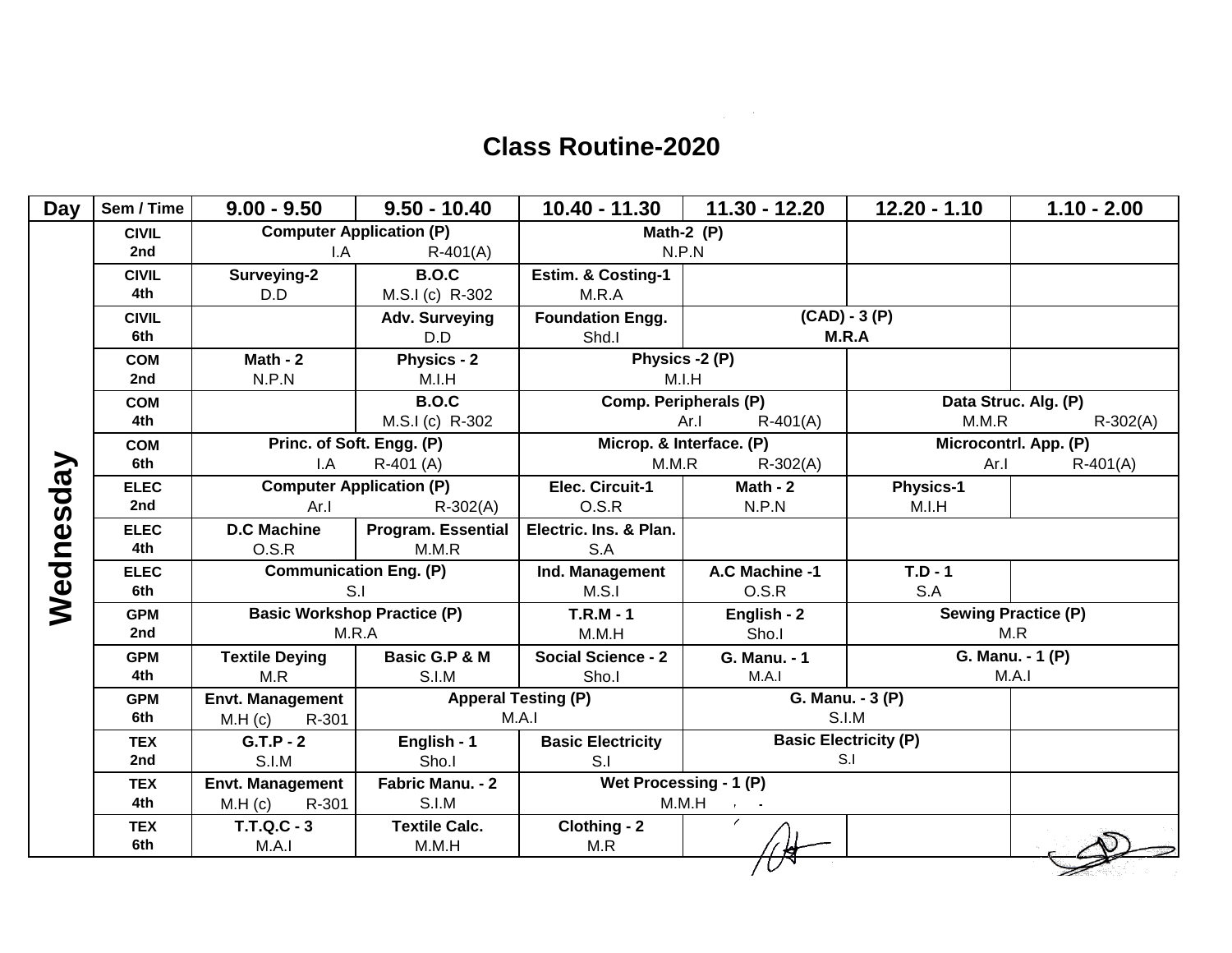$\boldsymbol{l}$ 

 $\diagup$ 

## **Class Routine-2020**

| Day      | Sem / Time        | $9.00 - 9.50$                    | $9.50 - 10.40$                      | $10.40 - 11.30$                 | $11.30 - 12.20$                    | $12.20 - 1.10$     | $1.10 - 2.00$              |
|----------|-------------------|----------------------------------|-------------------------------------|---------------------------------|------------------------------------|--------------------|----------------------------|
|          | <b>CIVIL</b>      |                                  | Commu. English (P)                  | <b>Computer Application (P)</b> |                                    | <b>Physics - 2</b> | Math-2                     |
|          | 2nd               | M.H (c)<br>R-402                 |                                     | $\mathsf{I}.\mathsf{A}$         | $R-302(A)$                         | M.I.H              | N.P.N                      |
|          | <b>CIVIL</b>      |                                  | $(CAD)$ - 2 $(P)$                   | <b>Geotechnical Engg.</b>       |                                    |                    |                            |
|          | 4th               | M.R.A                            |                                     | D.D                             |                                    |                    |                            |
|          | <b>CIVIL</b>      |                                  | Design of Struc.                    | <b>Transportation Eng.</b>      | Adv. Surveying (P)                 |                    |                            |
|          | 6th               |                                  | Shd.I                               | M.R.A                           | D.D                                |                    |                            |
|          | <b>COM</b>        | Commu. English (P)               |                                     | Math-2 $(P)$                    | <b>Analog Electronics</b>          |                    | IT Support - 1 (P)         |
|          | 2nd               | $M.H$ (c)<br>R-402               |                                     | N.P.N                           | S.I                                |                    | $R-401(A)$<br>Ar.I         |
|          | <b>COM</b>        | Data Comm. System (P)            |                                     | Prin. Of Digital Elec.          | Obj. Oriented Prog.                |                    |                            |
|          | 4th               | Ar.                              | $R - 302(A)$                        | O.S.R                           | I.A                                |                    |                            |
|          | <b>COM</b>        | Princ. of Soft. Engg.            | Microp. & Interface.                |                                 | <b>Networking Data Ce. (P)</b>     |                    | Database Manag. System (P) |
|          | 6th               | I.A                              | M.M.R                               | Ar.I                            | $R-401(A)$                         | I.A                | $R-401(A)$                 |
|          | <b>ELEC</b>       | <b>Electrical Appliences (P)</b> |                                     | <b>Bangla</b>                   | Elec. Circuit - 1 (P)              |                    |                            |
|          | 2nd               | S.I                              |                                     | Sho.I                           | O.S.R                              |                    |                            |
|          | <b>ELEC</b>       | Industrial Elec. (P)             |                                     | Electric. Ins. & Plan.          | <b>D.C Machine</b>                 |                    |                            |
| Thursday | 4th               | S.A                              |                                     | S.A                             | O.S.R                              |                    |                            |
|          | <b>ELEC</b>       | A.C Machine - 1 (P)              |                                     | PLC & Microcont.                | $T.D.-1$                           |                    |                            |
|          | 6th               | O.S.R                            |                                     | I.A                             | S.A                                |                    |                            |
|          | <b>GPM</b>        | Math - $2$                       | <b>Physics-1</b>                    | <b>Sewing Practice</b>          |                                    |                    |                            |
|          | 2nd               | N.P.N (c) R-401                  | M.I.H (c) R-401                     | M.R                             |                                    |                    |                            |
|          | <b>GPM</b>        | <b>Social Science</b>            | <b>F. Manu. - 1</b>                 |                                 | Basic G.P & M (P)                  |                    |                            |
|          | 4th               | Sho.I                            | M.M.H                               |                                 | S.I.M                              |                    |                            |
|          | <b>GPM</b><br>6th | Garm. P.P. & C.<br>M.R           |                                     | Maintain. of G.M.M (P)<br>S.I.M | CAD & CAM - 1 (P)<br>M.R           |                    |                            |
|          |                   |                                  |                                     |                                 |                                    |                    |                            |
|          | <b>TEX</b><br>2nd | Math - $2$<br>N.P.N (c) R-401    | <b>Physics-1</b><br>M.I.H (c) R-401 | <b>Basic Electricity</b><br>S.I | <b>Social Science - 1</b><br>Sho.I |                    |                            |
|          | <b>TEX</b>        | Yarn Manu. - 2                   | <b>T.T.Q.C - 1</b>                  | <b>Wet Processing - 1</b>       | <b>Statistics</b>                  |                    |                            |
|          | 4th               | M.A.1                            | M.R                                 | M.M.H                           | $N.P.N$ -                          |                    |                            |
|          | <b>TEX</b>        | <b>Fabric Structure - 2</b>      | <b>Industrial Manag.</b>            | <b>Wet Processing - 3</b>       |                                    |                    |                            |
|          | 6th               | S.I.M                            | M.S.1                               | M.A.I                           |                                    |                    |                            |
|          |                   |                                  |                                     |                                 |                                    |                    |                            |
|          |                   |                                  |                                     |                                 |                                    |                    |                            |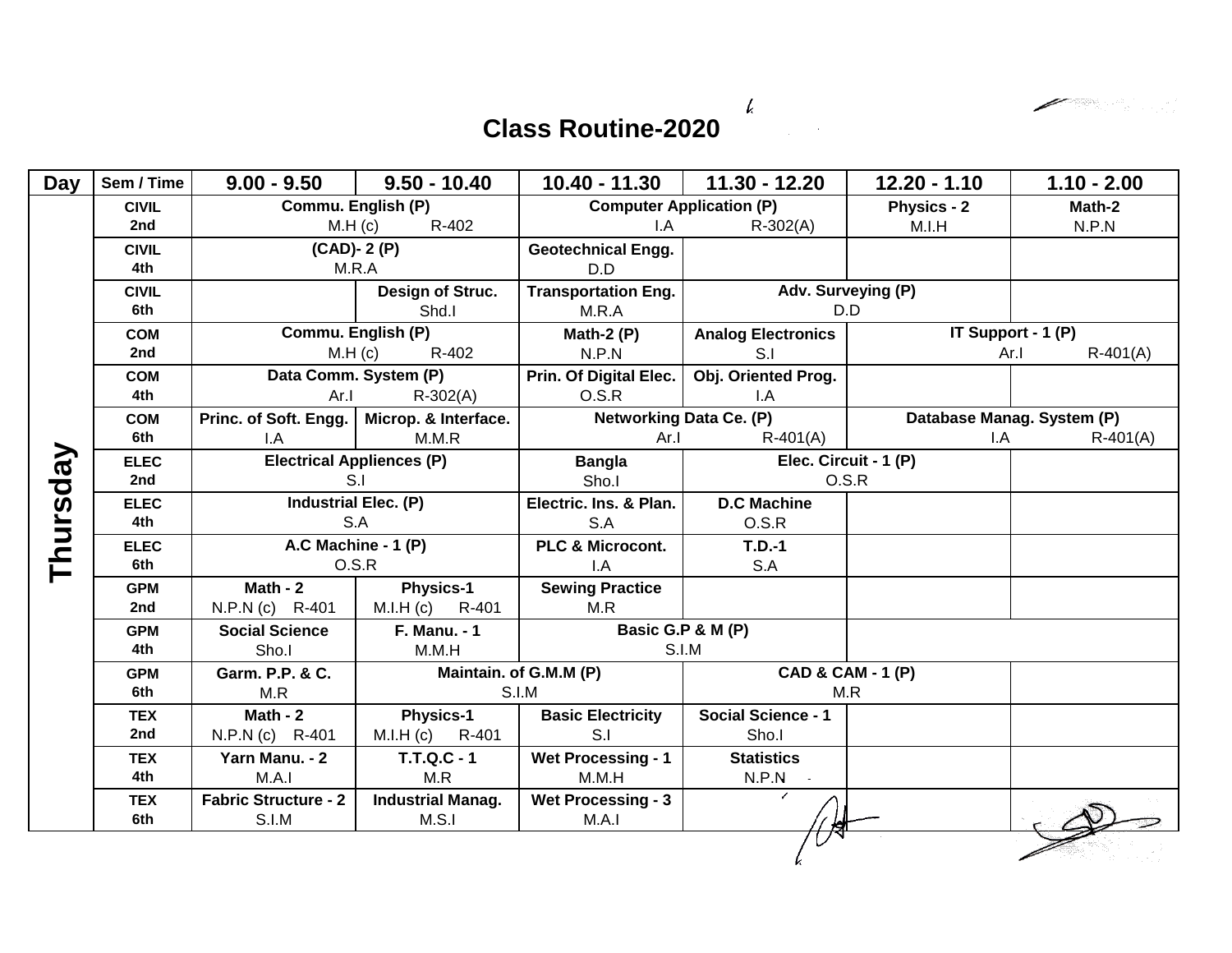**M.H**= S M M Mahmud Hossain ( P&D) **Ar.l** = Md. Ariful Islam (J.I) **M.S.I**= Md.Saiful Islam (Inst.) **S.I.M**= Sajedul Islam Mithu (J.I) **M.M.H** = Md. Mehedi Hasan (Inst.) **M.R** = Mizanur Rahman (J.I) **M.I.H**= Md. Iqbal Hasan (Inst.) **O.S.R**=Md.Omar Siddik Riyad (J.I) **N.P.N=** Nondita Paul Nipa (Inst.) **I.A**= Imtiaz Ahmed (J.I) **S.A=** Sadia Aktar (Inst.) **Shd.I=** Md. Shahidul Islam (JI) **M.M.R=** Md. Mostafizur Rahman (Inst.) **M.R.A=** Md. Ripon Ali (J.I) **D.D=** Diponkar Das (Inst.) **Sho.I=** Shofiqul Islam (J.I-Bangla) **M.A.I**= Md. Asraful Islam (J.I) **S.I** = Shafiqul Islam (A.I-Elec.)

Approved by-



**S M M Mahmud Hossain** Principal & Director

**CONTRACTOR** ষ্টভাৱিটিউট আৰ টেকলে strew elements, nr

**Academic In charge** I.T.T.E